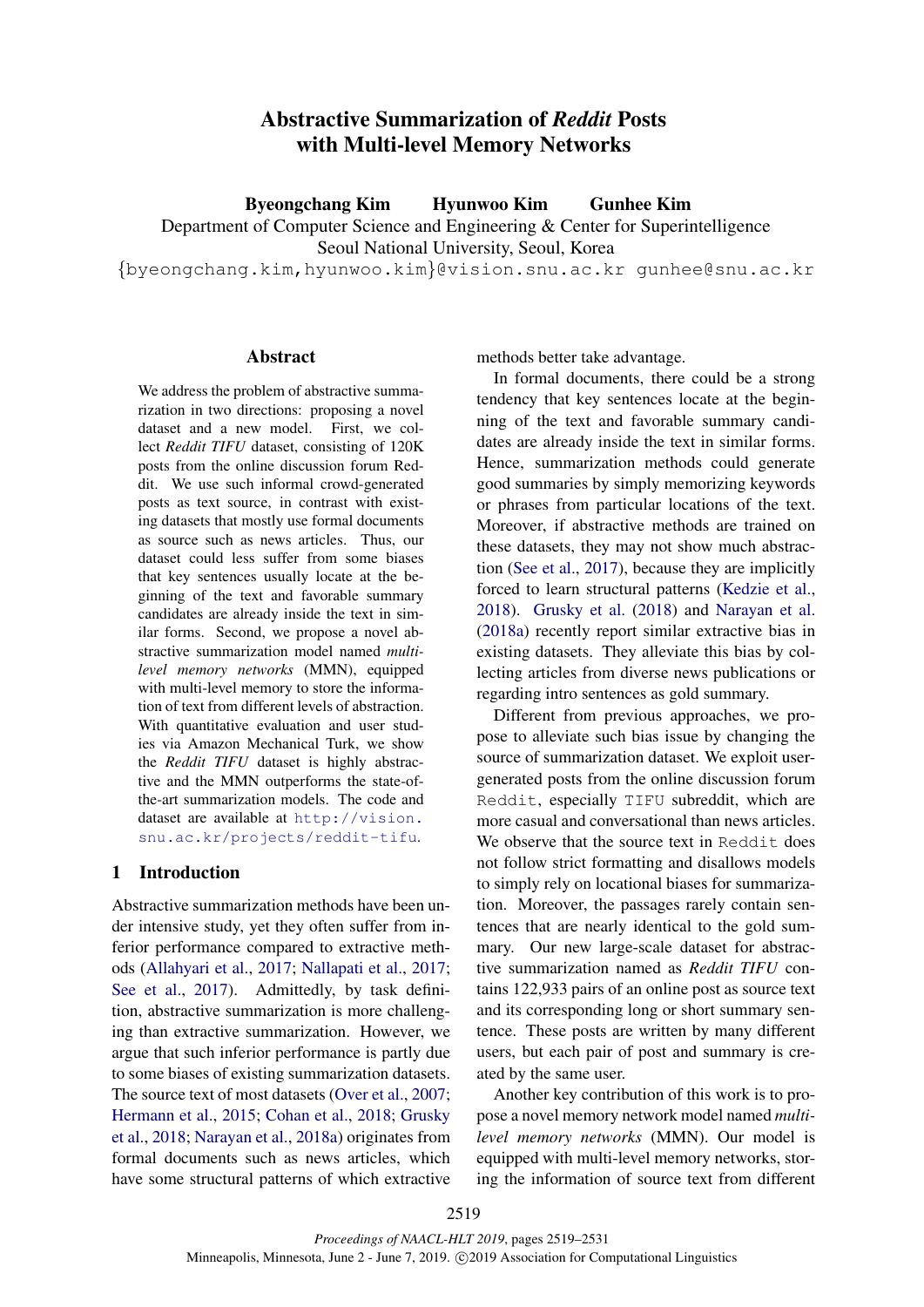levels of abstraction (*i.e*. word-level, sentencelevel, paragraph-level and document-level). This design is motivated by that abstractive summarization is highly challenging and requires not only to understand the whole document, but also to find salient words, phrases and sentences. Our model can sequentially read such multiple levels of information to generate a good summary sentence.

Most abstractive summarization methods (See et al., 2017; Li et al., 2017; Zhou et al., 2017; Liu et al., 2018; Cohan et al., 2018; Paulus et al., 2018) employ sequence-to-sequence (seq2seq) models (Sutskever et al., 2014) where an RNN encoder embeds an input document and another RNN decodes a summary sentence. Our MMN has two major advantages over seq2seq-based models. First, RNNs accumulate information in a few fixed-length memories at every step regardless of the length of an input sequence, and thus may fail to utilize far-distant information due to vanishing gradient. It is more critical in summarization tasks, since input text is usually very long  $($ >300 words). On the other hand, our convolutional memory explicitly captures long-term information. Second, RNNs cannot build representations of different ranges, since hidden states are sequentially connected over the whole sequence. This still holds even with hierarchical RNNs that can learn multiple levels of representation. In contrast, our model exploits a set of convolution operations with different receptive fields; hence, it can build representations of not only multiple levels but also multiple ranges (*e.g*. sentences, paragraphs, and the whole document).

Our experimental results show that the proposed MMN model improves abstractive summarization performance on both our new Reddit TIFU and existing Newsroom-Abs (Grusky et al., 2018) and XSum (Narayan et al., 2018a) datasets. It outperforms several state-of-the-art abstractive models with seq2seq architecture such as (See et al., 2017; Zhou et al., 2017; Li et al., 2017). We evaluate with quantitative language metrics (*e.g*. perplexity and ROUGE (Lin, 2004)) and user studies via Amazon Mechanical Turk (AMT).

The contributions of this work are as follows.

1. We newly collect a large-scale abstractive summarization dataset named *Reddit TIFU*. As far as we know, our work is the first to use non-formal text for abstractive summarization.

- 2. We propose a novel model named *multi-level memory networks* (MMN). To the best of our knowledge, our model is the first attempt to leverage memory networks for the abstractive summarization. We discuss the unique updates of the MMN over existing memory networks in Section 2.
- 3. With quantitative evaluation and user studies via AMT, we show that our model outperforms state-of-the-art abstractive summarization methods on both Reddit TIFU, Newsroom abstractive subset and XSum dataset.

## 2 Related Work

Our work can be uniquely positioned in the context of the following three topics.

Neural Abstractive Summarization. Many deep neural network models have been proposed for abstractive summarization. One of the most dominant architectures is to employ RNN-based seq2seq models with attention mechanism such as (Rush et al., 2015; Chopra et al., 2016; Nallapati et al., 2016; Cohan et al., 2018; Hsu et al., 2018; Gehrmann et al., 2018).In addition, recent advances in deep network research have been promptly adopted for improving abstractive summarization. Some notable examples include the use of variational autoencoders (VAEs) (Miao and Blunsom, 2016; Li et al., 2017), graph-based attention (Tan et al., 2017), pointer-generator models (See et al., 2017), self-attention networks (Liu et al., 2018), reinforcement learning (Paulus et al., 2018; Pasunuru and Bansal, 2018), contextual agent attention (Celikyilmaz et al., 2018) and integration with extractive models (Hsu et al., 2018; Gehrmann et al., 2018).

Compared to existing neural methods of abstractive summarization, our approach is novel to replace an RNN-based encoder with explicit multi-level convolutional memory. While RNNbased encoders always consider the whole sequence to represent each hidden state, our multilevel memory network exploits convolutions to control the extent of representation in multiple levels of sentences, paragraphs, and the whole text.

Summarization Datasets. Most existing summarization datasets use formal documents as source text. News articles are exploited the most, including in DUC (Over et al., 2007), Gigaword (Napoles et al., 2012), CNN/DailyMail (Nallapati et al., 2016; Hermann et al., 2015), News-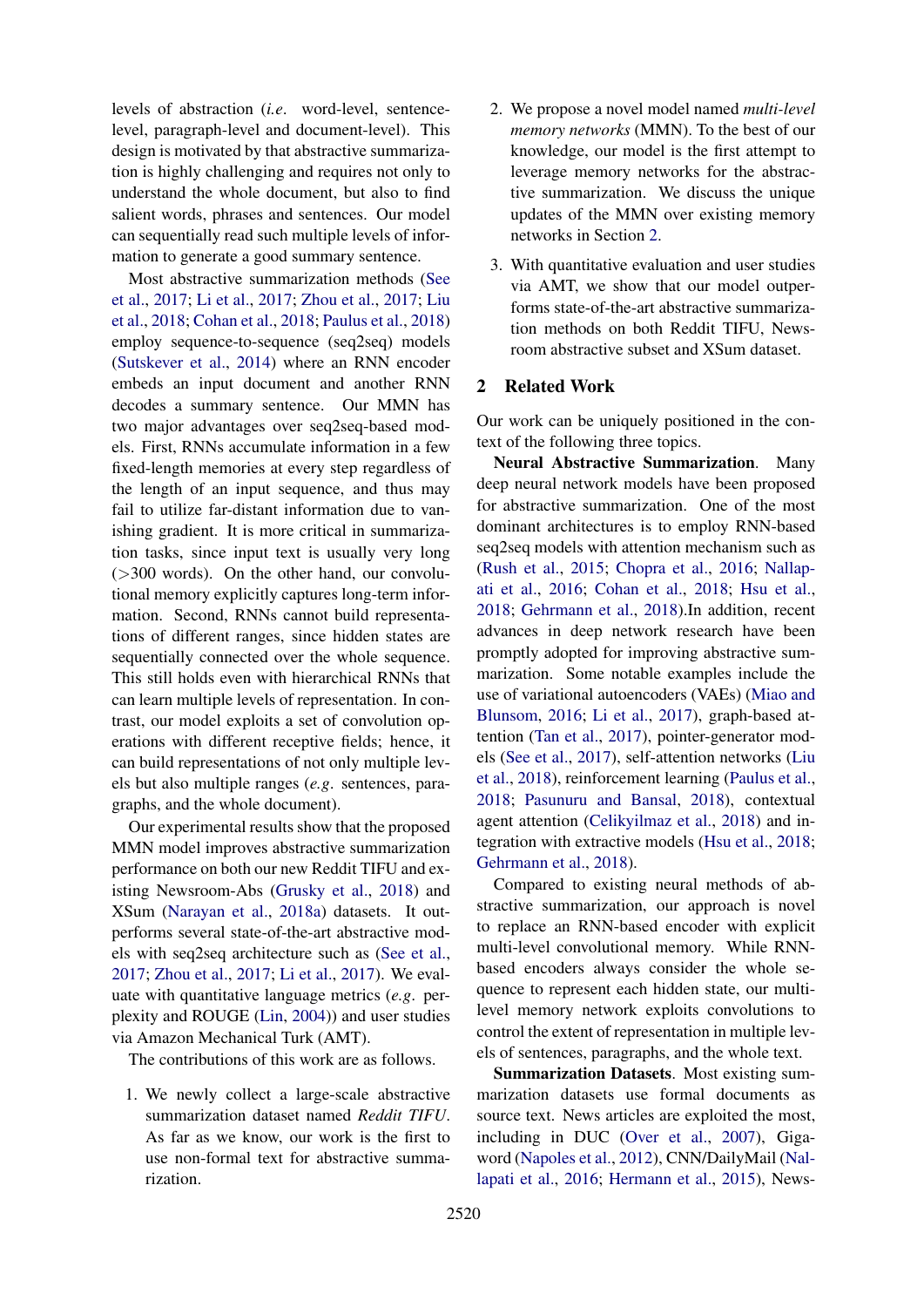| [Long Summary] (29 words)<br><b>TL;DR</b> I forgot my chemistry textbook and binder full of                                                                                                                                                                                                                                                                                                                                                                                   |
|-------------------------------------------------------------------------------------------------------------------------------------------------------------------------------------------------------------------------------------------------------------------------------------------------------------------------------------------------------------------------------------------------------------------------------------------------------------------------------|
| notes in Windsor, which is five hour drive away and I am<br>now screwed for the rest of the semester.                                                                                                                                                                                                                                                                                                                                                                         |
| [Source Text] (282 words)<br>() So the past three days I was at a sporting event in Windsor.<br>I live pretty far from Windsor, around a 5 hour drive. ()<br>A five hour drive later, I finally got back home. I was ready to<br>start catching up on some homework when I realized I left my<br>binder (which has all of my assignments, homework etc.) in it,<br>and my chemistry textbook back in Windsor.<br>I also have a math and chem test next week which I am now so |

Figure 1: An example post of the TIFU subreddit.

room (Grusky et al., 2018) and XSum (Narayan et al., 2018a) datasets. Cohan et al. (2018) introduce datasets of academic papers from arXiv and PubMed. Hu et al. (2015) propose the LC-STS dataset as a collection of Chinese microblog's short text each paired with a summary. However, it selects only formal text posted by verified organizations such as news agencies or government institutions. Compared to previous summarization datasets, our dataset is novel in that it consists of posts from the online forum Reddit.

Rotten Tomatoes and Idebate dataset (Wang and Ling, 2016) use online text as source, but they are relatively small in scale: 3.7K posts of Rotten-Tomatoes compared to 80K posts of TIFU-short as shown in Table 1. Moreover, Rotten Tomatoes use multiple movie reviews written by different users as single source text, and one-sentence consensus made by another professional editor as summary. Thus, each pair of this dataset could be less coherent than that of our TIFU, which is written by the same user. The Idebate dataset is collected from short arguments of debates on controversial topics, and thus the text is rather formal. On the other hand, our dataset contains the posts of interesting stories happened in daily life, and thus the text is more unstructured and informal.

Neural Memory Networks. Many memory network models have been proposed to improve memorization capability of neural networks (Kaiser et al., 2017; Na et al., 2017; Yoo et al., 2019). Weston et al. (2014) propose one of early memory networks for language question answering (QA); since then, many memory networks have been proposed for QA tasks (Sukhbaatar

| Dataset        |        |              | $\#$ posts $\#$ words/post $\#$ words/summ |
|----------------|--------|--------------|--------------------------------------------|
| RottenTomatoes | 3.731  | 2124.7(1747) | 22.2(22)                                   |
| Idebate        | 2.259  | 178.3(160)   | 11.4(10)                                   |
| TIFU-short     | 79,949 | 342.4(269)   | 9.33(8)                                    |
| TIFU-long      | 42,984 | 432.6(351)   | 23.0(21)                                   |

Table 1: Statistics of the Reddit TIFU dataset compared to existing opinion summarization corpora, *RottenTomatoes* and *Idebate* (Wang and Ling, 2016). We show average and median (in parentheses) values.

et al., 2015; Kumar et al., 2016; Miller et al., 2016). Park et al. (2017) propose a convolutional read memory network for personalized image captioning. One of the closest works to ours may be Singh et al. (2017), which use a memory network for text summarization. However, they only deal with extractive summarization by storing embeddings of individual sentences into memory.

Compared to previous memory networks, our MMN has four novel features: (i) building a multi-level memory network that better abstracts multi-level representation of a long document, (ii) employing a dilated convolutional memory write mechanism to correlate adjacent memory cells, (iii) proposing normalized gated tanh units to avoid covariate shift within the network, and (iv) generating an output sequence without RNNs.

### 3 Reddit TIFU Dataset

We introduce the Reddit TIFU dataset whose key statistics are outlined in Table 1. We collect data from Reddit, which is a discussion forum platform with a large number of subreddits on diverse topics and interests. Specifically, we crawl all the posts from 2013-Jan to 2018-Mar in the TIFU subreddit, where every post should strictly follow the posting rules, otherwise they are removed. Thanks to the following rules<sup>1</sup>, the posts in this subreddit can be an excellent corpus for abstractive summarization: *Rule 3: Posts and titles without context will be removed. Your title must make an attempt to encapsulate the nature of your f\*\*\*up. Rule 11: All posts must end with a TL;DR summary that is descriptive of your f\*\*\*up and its consequences*. Thus, we regard the body text as source, the title as short summary, and the TL;DR summary as long summary. As a result, we make two sets of datasets: *TIFU-short* and *TIFU-long*. Figure 1 shows an example post of the TIFU subreddit.

<sup>1</sup>https://reddit.com/r/tifu/wiki/rules.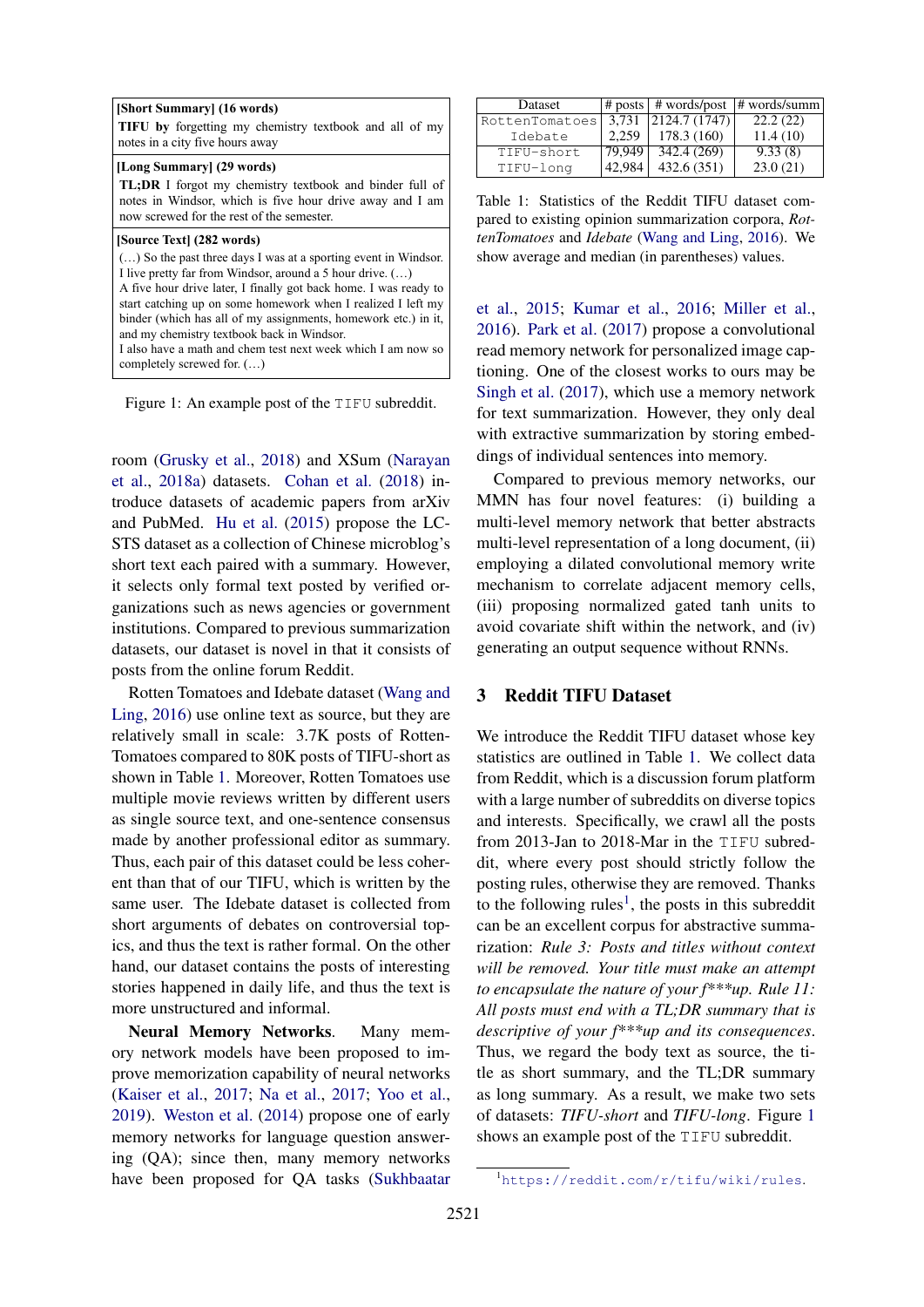

Figure 2: Relative locations of bigrams of gold summary in the source text across different datasets.

|                                                   | PG   |     | Lead |      | Ext-Oracle |                                                           | PG/Lead         | PG/Oracle |      |             |               |
|---------------------------------------------------|------|-----|------|------|------------|-----------------------------------------------------------|-----------------|-----------|------|-------------|---------------|
| <b>Dataset</b>                                    |      |     |      |      |            | R-1 R-2 R-L   R-1 R-2 R-L   R-1 R-2 R-L                   |                 |           |      | Ratio (R-L) | Ratio $(R-L)$ |
| $\text{CNN} / \text{DM}$ (Nallapati et al., 2016) |      |     |      |      |            | $\overline{36.4}$ 15.7 33.4 39.6 17.7 36.2 54.7 30.4 50.8 |                 |           |      | 0.92x       | 0.66x         |
| NY Times (Sandhaus, 2008)                         |      |     |      |      |            | 44.3 27.4 40.4 31.9 15.9 23.8 52.1 31.6 46.7              |                 |           |      | 1.70x       | 0.87x         |
| Newsroom (Grusky et al., 2018)                    |      |     |      |      |            | 26.0 13.3 22.4 30.5 21.3 28.4 41.4 24.2 39.4              |                 |           |      | 0.79x       | 0.57x         |
| Newsroom-Abs (Grusky et al., 2018)                | 14.7 | 2.2 | 10.3 | 13.7 | 2.4        | $11.2$   29.7                                             |                 | 10.5 27.2 |      | 0.92x       | 0.38x         |
| XSum (Narayan et al., 2018a)                      | 29.7 | 9.2 | 23.2 | 16.3 | 1.6        |                                                           | $12.0 \pm 29.8$ | 8.8       | 22.7 | 1.93x       | 1.02x         |
| TIFU-short                                        | 18.3 | 6.5 | 17.9 | 3.4  | 0.0        | 3.3                                                       | 8.0             | 0.0       | 7.7  | 5.42x       | 2.32x         |
| TIFU-long                                         | 19.0 | 37  | 15.1 |      | 0.0        | 2.7                                                       | 6.8             | 0.0       | 6.6  | 5.59x       | 2.29x         |

Table 2: Comparison of F1 ROUGE scores between different datasets (row) and methods (column). PG is a stateof-the-art abstractive summarization method, and Lead and Ext-Oracle are extractive ones. PG/Lead and PG/Oracle are the ROUGE-L ratios of PG with Lead and Ext-Oracle, respectively. We report the numbers for each dataset (row) from the corresponding cited papers.

### 3.1 Preprocessing

We build a vocabulary dictionary  $V$  by choosing the most frequent  $V(=15K)$  words in the dataset. We exclude any urls, unicodes and special characters. We lowercase words, and normalize digits to 0. Subreddit names and user ids are replaced with @subreddit and @userid token, respectively. We use markdown<sup>2</sup> package to strip markdown format, and  $\text{spacy}^3$  to tokenize words. Common prefixes of summary sentences (*e.g*. tifu by, tifu-, tl;dr, etc) are trimmed. We do not take OOV words into consideration, since our vocabulary with size 15K covers about 98% of word frequencies in our dataset. We set the maximum length of a document as 500. We exclude the gold summaries whose lengths are more than 20 and 50 for *TIFUshort* and *TIFU-long*, respectively. They amount to about 0.6K posts in both datasets (*i.e*. less than 1% and 3%). We use these maximum lengths, based on previous datasets (*e.g*. 8, 31, 56 words on average per summary in Gigaword, DUC, and CNN/DailyMail datasets, respectively). We randomly split the dataset into 95% for training, 5% for test.

### 3.2 Abstractive Properties of Reddit TIFU

We discuss some abstractive characteristics found in Reddit TIFU dataset, compared to existing summarization datasets based on news articles.

Weak Lead Bias. Formal documents including news articles tend to be structured to emphasize key information at the beginning of the text. On the other hand, key information in informal online text data are more spread across the text. Figure 2 plots the density histogram of the relative locations of bigrams of gold summary in the source text. In the CNN/DailyMail and Newsroom, the bigrams are highly concentrated on the front parts of documents. Contrarily, our Reddit TIFU dataset shows rather uniform distribution across the text.

This characteristic can be also seen from the ROUGE score comparison in Table 2. The Lead baseline simply creates a summary by selecting the first few sentences or words in the document. Thus, a high score of the Lead baseline implicates a strong lead bias. The Lead scores are the lowest in our TIFU dataset, in which it is more difficult for models to simply take advantage of locational bias for the summary.

Strong Abstractness. Besides the locational bias, news articles tend to contain wrap-up sentences that cover the whole article, and they often have resemblance to its gold summary. Its existence can be measured by the score of the Ext-Oracle baseline, which creates a summary by selecting the sentences with the highest average score of F1 ROUGE-1/2/L. Thus, it can be viewed as an upper bound for extractive models (Narayan et al., 2018a,b; Nallapati et al., 2017).

<sup>2</sup>https://python-markdown.github.io/. <sup>3</sup>https://spacy.io.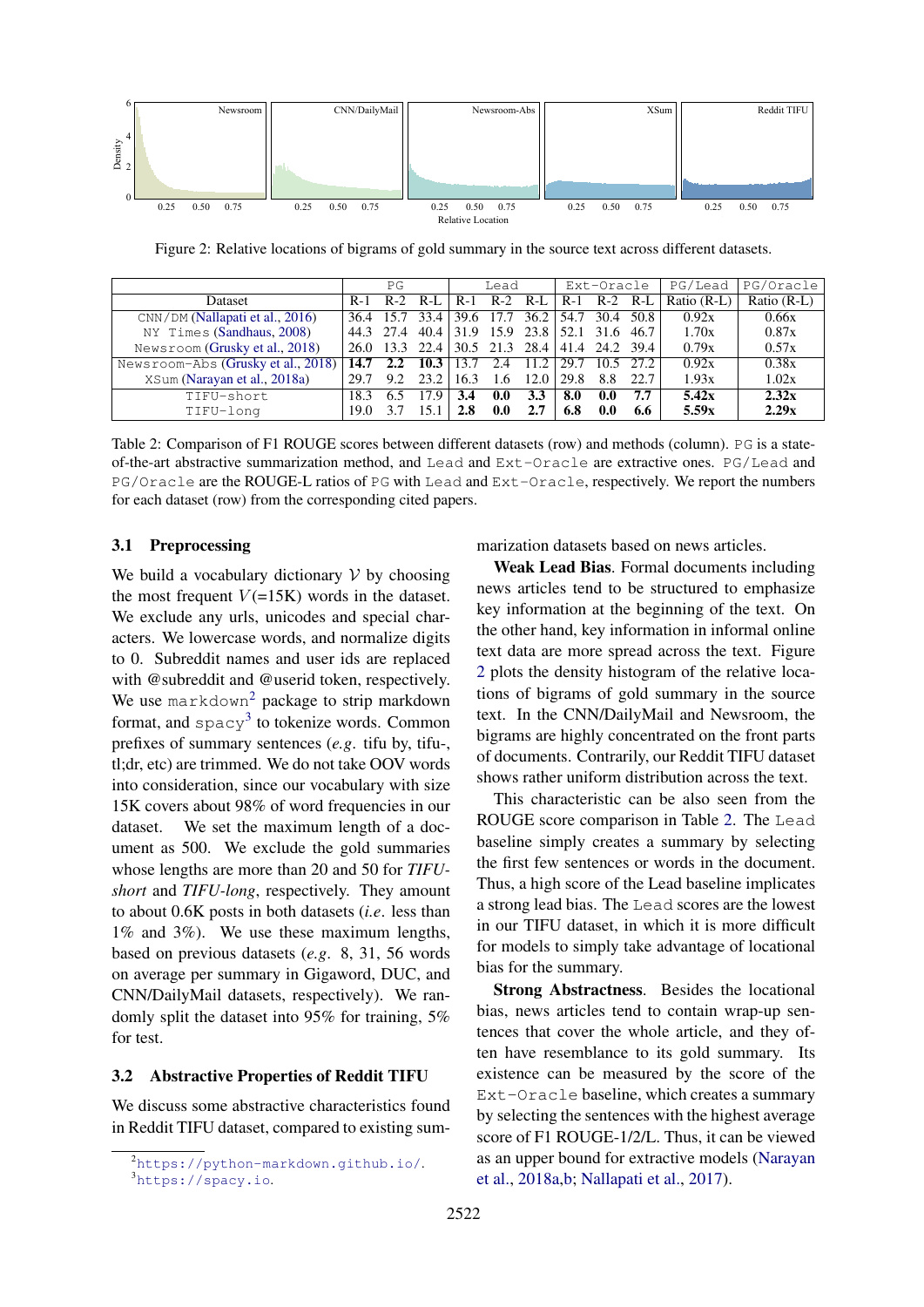

Figure 3: Illustration of the proposed *multi-level memory network* (MMN) model.



Figure 4: Comparison between (a) the gated linear unit (Gehring et al., 2017) and (b) the proposed normalized gated tanh unit.

In Table 2, the ROUGE scores of the Ext-Oracle are the lowest in our TIFU dataset. It means that the sentences that are similar to gold summary scarcely exist inside the source text in our dataset. This property forces the model to be trained to focus on comprehending the entire text instead of simply finding wrap-up sentences.

Finally, PG/Lead and PG/Oracle in Table 2 are the ROUGE-L ratios of PG with Lead and Ext-Oracle, respectively. These metrics can quantify the dataset according to the degree of difficulty for extractive methods and the suitability for abstractive methods, respectively. High scores of the TIFU dataset in both metrics show that it is potentially an excellent benchmark for evaluation of abstractive summarization systems.

## 4 Multi-level Memory Networks (MMN)

Figure 3 shows the proposed *multi-level memory network* (MMN) model. The MMN memorizes the source text with a proper representation in the memory and generates a summary sentence one word at a time by extracting relevant information from memory cells in response to previously generated words. The input of the model is a source text  $\{x_i\} = x_1, ..., x_N$ , and the output is a sequence of summary words  $\{y_t\} = y_1, ..., y_T$ , each of which is a symbol from the dictionary  $V$ .

#### 4.1 Text Embedding

Online posts include lots of morphologically similar words, which should be closely embedded. Thus, we use the fastText (Bojanowski et al., 2016) trained on the Common Crawl corpus, to initialize the word embedding matrix  $\mathbf{W}_{emb}$ . We use the same embedding matrix  $\mathbf{W}_{emb}$  for both source text and output sentences. That is, we represent a source text  $\{x_i\}_{i=1}^N$  in a distributional space as  $\{\mathbf d_i^0\}_{i=1}^N$  by  $\mathbf d_i^0 = \mathbf W_{emb} \mathbf x_i$  where  $\mathbf x_i$  is a one-hot vector for i-th word in the source text. Likewise, output words  $\{y_t\}_{t=1}^T$  is embedded as  $\{\mathbf{o}_t^0\}_{t=1}^T$ , and  $\mathbf{d}_i^0$  and  $\mathbf{o}_t^0 \in \mathbb{R}^{300}$ .

## 4.2 Construction of Multi-level Memory

As shown in Figure 3(a), the multi-level memory network takes the source text embedding  $\{\mathbf d_i^0\}_{i=1}^N$ as an input, and generates  $S$  number of memory tensors  $\{M_s^{a/c}\}_{s=1}^S$  as output, where superscript a and c denote input and output memory repre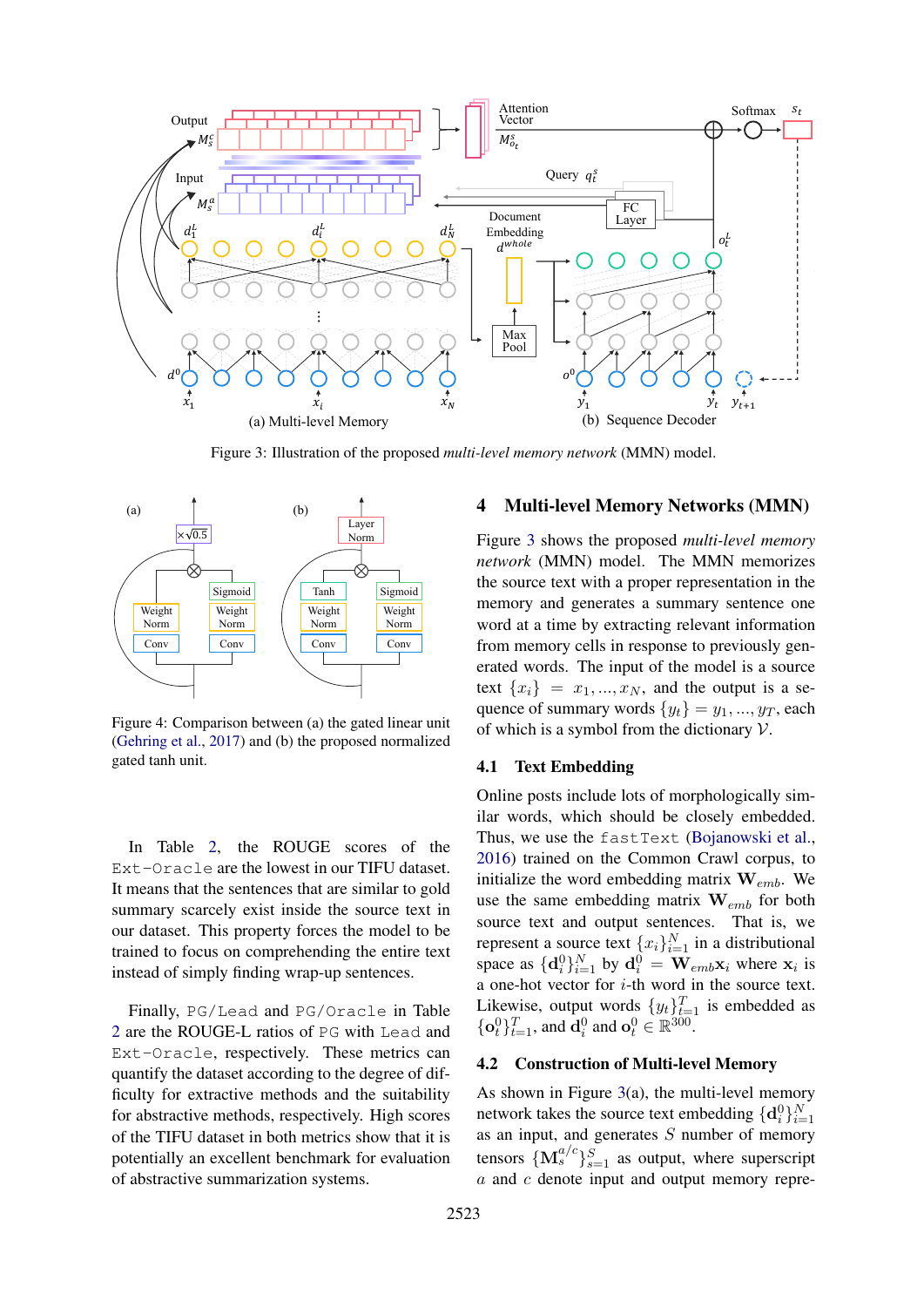sentation, respectively. The multi-level memory network is motivated by that when human understand a document, she does not remember it as a single whole document but ties together several levels of abstraction (*e.g*. word-level, sentencelevel, paragraph-level and document-level). That is, we generate  $S$  sets of memory tensors, each of which associates each cell with different number of neighboring word embeddings based on the level of abstraction. To build memory slots of such multi-level memory, we exploit a multi-layer CNN as the write network, where each layer is chosen based on the size of its receptive field.

However, one issue of convolution is that large receptive fields require many layers or large filter sizes. For example, stacking 6 layers with a filter size of 3 results in a receptive field size of 13, *i.e*. each output depends on 13 input words. In order to grow the receptive field without increasing the computational cost, we exploit the *dilated* convolution (Yu and Koltun, 2016; Oord et al., 2016a) for the write network.

Memory Writing with Dilated Convolution. In dilated convolution, the filter is applied over an area larger than its length by skipping input values with a certain gap. Formally, for a 1-D  $n$ -length input  $\mathbf{x} \in \mathbb{R}^{n \times 300}$  and a filter  $\mathbf{w}$  :  $\{1, ..., k\}$   $\rightarrow$  $\mathbb{R}^{300}$ , the dilated convolution operation  $\mathcal F$  on s elements of a sequence is defined as

$$
\mathcal{F}(\mathbf{x},s) = \sum_{i=1}^{k} \mathbf{w}(i) * \mathbf{x}_{s+d \cdot (i - \lfloor k/2 \rfloor)} + \mathbf{b}, \quad (1)
$$

where  $d$  is the dilation rate,  $k$  is the filter size,  $s - d \cdot (i - |k/2|)$  accounts for the direction of dilation and  $\mathbf{w} \in \mathbb{R}^{k \times 300 \times 300}$  and  $\mathbf{b} \in \mathbb{R}^{300}$  are the parameters of the filter. With  $d = 1$ , the dilated convolution reduces to a regular convolution. Using a larger dilation enables a single output at the top level to represent a wider range of input, thus effectively expanding the receptive field.

To the embedding of a source text  $\{\mathbf d_i^0\}_{i=1}^N$ , we recursively apply a series of dilated convolutions  $F(\mathbf{d}^0) \in \mathbb{R}^{N \times 300}$ . We denote the output of the *l*-th convolution layer as  $\{\mathbf{d}_i^l\}_{i=1}^N$ .

Normalized Gated Tanh Units. Each convolution is followed by our new activation of *normalized gated tanh unit* (NGTU), which is illustrated in Figure 4(b):

$$
GTU(\mathbf{d}^{l}) = \tanh(\mathcal{F}^{l}_{f}(\mathbf{d}^{l})) \circ \sigma(\mathcal{F}^{l}_{g}(\mathbf{d}^{l})), \qquad (2)
$$

$$
\mathbf{d}^{l+1} = \text{LayerNorm}(\mathbf{d}^l + \text{GTU}(\mathbf{d}^l)), \quad (3)
$$

where  $\sigma$  is a sigmoid,  $\circ$  is the element-wise multiplication and  $F_f^l$  and  $F_g^l$  denote the filter and gate for l-th layer dilated convolution, respectively.

The NGTU is an extension of the existing gated tanh units (GTU) (Oord et al., 2016a,b) by applying weight normalization (Salimans and Kingma, 2016) and layer normalization (Ba et al., 2016). This mixed normalization improves earlier work of Gehring et al. (2017), where only weight normalization is applied to the GLU. As in Figure 4(a), it tries to preserve the variance of activations throughout the whole network by scaling the outmroughout the whole hetwork by scaling the out-<br>put of residual blocks by  $\sqrt{0.5}$ . However, we observe that this heuristic does not always preserve the variance and does not empirically work well in our dataset. Contrarily, the proposed NGTU not only guarantees preservation of activation variances but also significantly improves the performance.

Multi-level Memory. Instead of using only the last layer output of CNNs, we exploit the outputs of multiple layers of CNNs to construct  $S$  sets of memories. For example, memory constructed from the 4-th layer, whose receptive field is 31, may have sentence-level embeddings, while memory from the 8-th layer, whose receptive field is 511, may have document-level embeddings. We obtain each s-th level memory  $\mathbf{M}_s^{a/c}$  by resembling key-value memory networks (Miller et al., 2016):

$$
\mathbf{M}_s^a = \mathbf{d}^{\mathbf{m}(s)}, \ \mathbf{M}_s^c = \mathbf{d}^{\mathbf{m}(s)} + \mathbf{d}^0. \tag{4}
$$

Recall that  $\mathbf{M}_s^a$  and  $\mathbf{M}_s^c \in \mathbb{R}^{N \times 300}$  are input and output memory matrix, respectively.  $m(s)$  indicates an index of convolutional layer used for the s-th level memory. For example, if we set  $S = 3$ and  $m = \{3, 6, 9\}$ , we make three-level memories, each of which uses the output of the 3-rd, 6-th, and 9-th convolution layer, respectively. To output memory representation  $\mathbf{M}_{s}^{c}$ , we add the document embedding  $\mathbf{d}^0$  as a skip connection.

#### 4.3 State-Based Sequence Generation

We discuss how to predict the next word  $y_{t+1}$  at time step  $t$  based on the memory state and previously generated words  $y_{1:t}$ . Figure 3(b) visualizes the overall procedure of decoding.

We first apply max-pooling to the output of the last layer of the encoder network to build a whole document embedding  $\mathbf{d}^{whole} \in \mathbb{R}^{300}$ :

$$
\mathbf{d}^{whole} = \text{maxpool}([\mathbf{d}_1^L; \dots; \mathbf{d}_N^L]).
$$
 (5)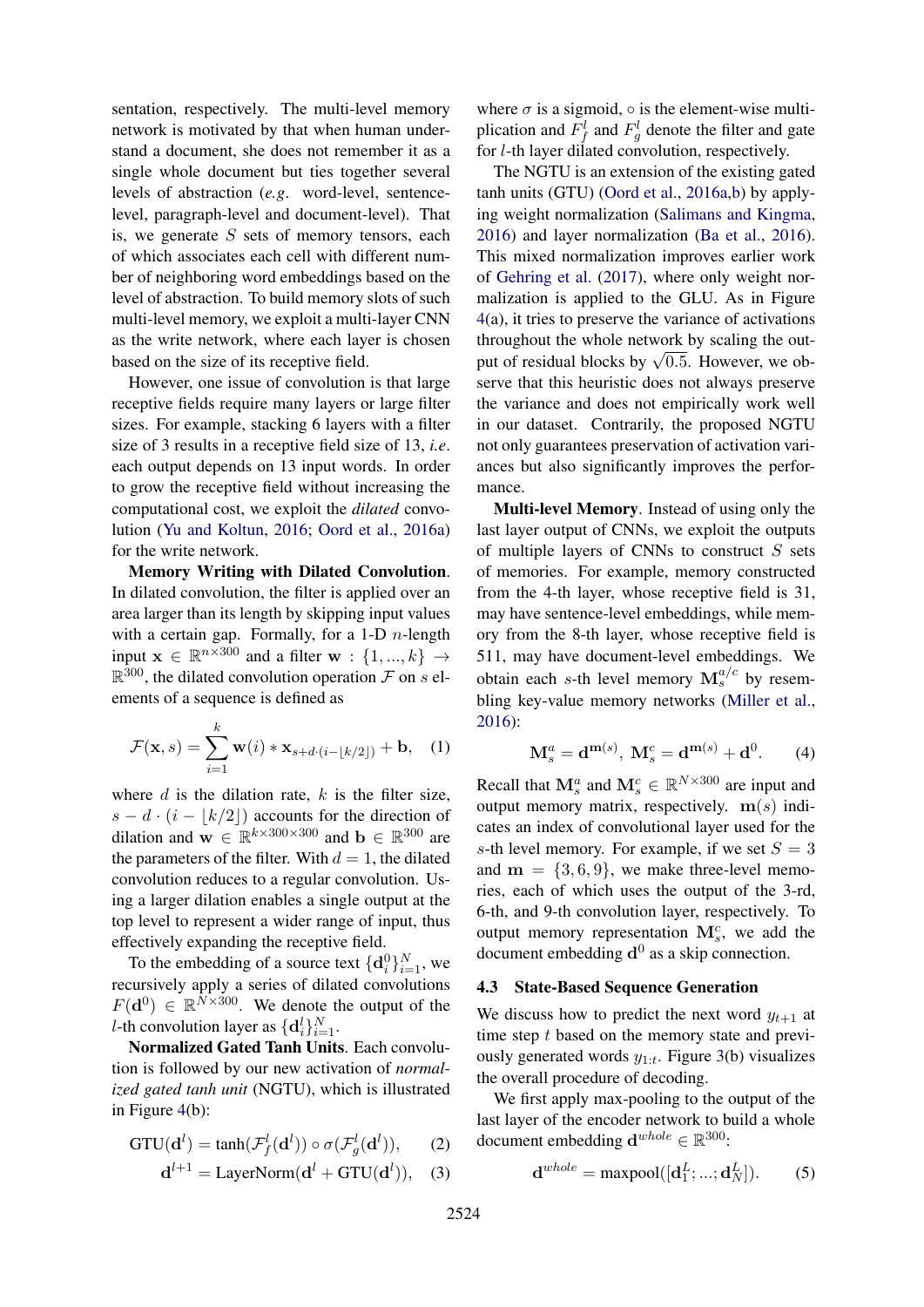The decoder is designed based on WaveNet (Oord et al., 2016a) that uses a series of causal dilated convolutions, denoted by  $\hat{\mathcal{F}}(\mathbf{o}_{1:t}^l) \in \mathbb{R}^{t \times 300}$ . We globally condition  $d^{whole}$  to obtain embeddings of previously generated words  $o_{1:t}^l$  as:

$$
\mathbf{h}_{f/g}^{l} = \hat{\mathcal{F}}_{f/g}^{l}(\mathbf{o}_{1:t}^{l} + \mathbf{W}_{f/g}^{l}\mathbf{d}^{whole}),
$$
 (6)

$$
\mathbf{h}_a^l = \tanh(\mathbf{h}_f^l) \circ \sigma(\mathbf{h}_g^l),\tag{7}
$$

$$
\mathbf{o}_{1:t}^{l+1} = \text{LayerNorm}(\mathbf{o}_{1:t}^l + \mathbf{h}_a^l),\tag{8}
$$

where  $h_{f/g}^{l}$  are the filter and gate hidden state respectively, and learnable parameters are  $\mathbf{W}_f^l$  and  $\mathbf{W}_g^l \in \mathbb{R}^{300 \times 300}$ . We initialize  $\mathbf{o}_t^0 = \mathbf{W}_{emb} \mathbf{y}_t$ . We set the level of the decoder network to  $L = 3$ for TIFU-short and  $L = 5$  for TIFU-long.

Next, we generate  $S$  number of query vectors  $\{q_t^s\}_{s=1}^S$  at time t to our memory network as

$$
\mathbf{q}_t^s = \tanh(\mathbf{W}_q^s \mathbf{o}_t^L + \mathbf{b}_q^s),\tag{9}
$$

where  $\mathbf{W}_q^s \in \mathbb{R}^{300 \times 300}$  and  $\mathbf{b}_q^s \in \mathbb{R}^{300}$ .

Each of these query vectors  $\{q_t^s\}_{s=1}^S$  is fed into the attention function of each level of memory. As in (Vaswani et al., 2017), the attention function is

$$
\mathbf{M}_{o_t}^s = \text{softmax}(\frac{\mathbf{q}_t^s(\mathbf{M}_s^a)^T}{\sqrt{d^{emb}}})\mathbf{M}_s^c, \qquad (10)
$$

where we set  $d^{emb} = 300$  for the embedding dimension and  $\mathbf{M}_{o_t}^s \in \mathbb{R}^{300}$ .

Next, we obtain the output word probability:

$$
\mathbf{s}_t = \text{softmax}(\mathbf{W}_o[\mathbf{M}_{o_t}^1; \dots; \mathbf{M}_{o_t}^S; \mathbf{o}_t^L]), \quad (11)
$$

where  $\mathbf{W}_o \in \mathbb{R}^{(300 \times (S+1)) \times V}$ . Finally, we select the word with the highest probability  $y_{t+1} =$  $argmax_{s \in \mathcal{V}}(s_t)$ . Unless  $y_{t+1}$  is an EOS token, we repeat generating the next word by feeding  $y_{t+1}$ into the output convolution layer of Eq.(8).

## 4.4 Training

We use the softmax cross-entropy loss from estimated  $y_t$  to its target  $y_{GT,t}$ . However, it forces the model to predict extremes (zero or one) to distinguish among the ground truth and alternatives. The label smoothing alleviates this issue by acting as a regularizer that makes the model less confident in its prediction. We smooth the target distribution with a uniform prior distribution  $u$  (Pereyra et al., 2017; Edunov et al., 2017; Vaswani et al., 2017). Thus, the loss over the training set  $D$  is

$$
\mathcal{L} = -\sum \log p_{\theta}(\mathbf{y}|\mathbf{x}) - D_{KL}(u||p_{\theta}(\mathbf{y}|\mathbf{x})).
$$

We implement label smoothing by modifying the ground truth distribution for word  $y_{GT,t}$  to be  $p(y_{GT,t}) = 1 - \epsilon$  and  $p(y') = \epsilon/\mathcal{V}$  for  $y' \neq y_{GT,t}$ where  $\epsilon$  is a smoothing parameter set to 0.1. Further details can be found in the Appendix.

## 5 Experiments

### 5.1 Experimental Setting

Evaluation Metrics. We evaluate the summarization performance with two language metrics: perplexity and standard F1 ROUGE scores (Lin, 2004). We remind that lower perplexity and higher ROUGE scores indicate better performance.

Datasets. In addition to Reddit TIFU, we also evaluate on two existing datasets: abstractive subset of Newsroom (Grusky et al., 2018) and XSum (Narayan et al., 2018a). These are suitable benchmarks for evaluation of our model in two aspects. First, they are specialized for abstractive summarization, which meets well the goal of this work. Second, they have larger vocabulary size (40K, 50K) than Reddit TIFU (15K), and thus we can evaluate the learning capability of our model.

Baselines. We compare with three abstractive summarization methods, one basic seq2seq model, two heuristic extractive methods and variants of our model. We choose PG (See et al., 2017), SEASS (Zhou et al., 2017), DRGD (Li et al., 2017) as the state-of-the-art methods of abstractive summarization. We test the attention based seq2seq model denoted as  $s2s-\text{att}$  (Chopra et al., 2016). As heuristic extractive methods, the Lead-1 uses the first sentence in the text as summary, and the Ext-Oracle takes the sentence with the highest average score of F1 ROUGE-1/2/L with the gold summary in the text. Thus, Ext-Oracle can be viewed as an upper-bound for extractive methods.

We also test variants of our method  $MMN-x$ . To validate the contribution of each component, we exclude one of key components from our model as follows: (i) -NoDilated with conventional convolutions instead, (ii) -NoMulti with no multi-level memory (iii) -NoNGTU with existing gated linear units (Gehring et al., 2017). That is, -NoDilated quantifies the improvement by the dilated convolution, -NoMulti assesses the effect of multi-level memory, and -NoNGTU validates the normalized gated tanh unit.

Please refer to the Appendix for implementation details of our method.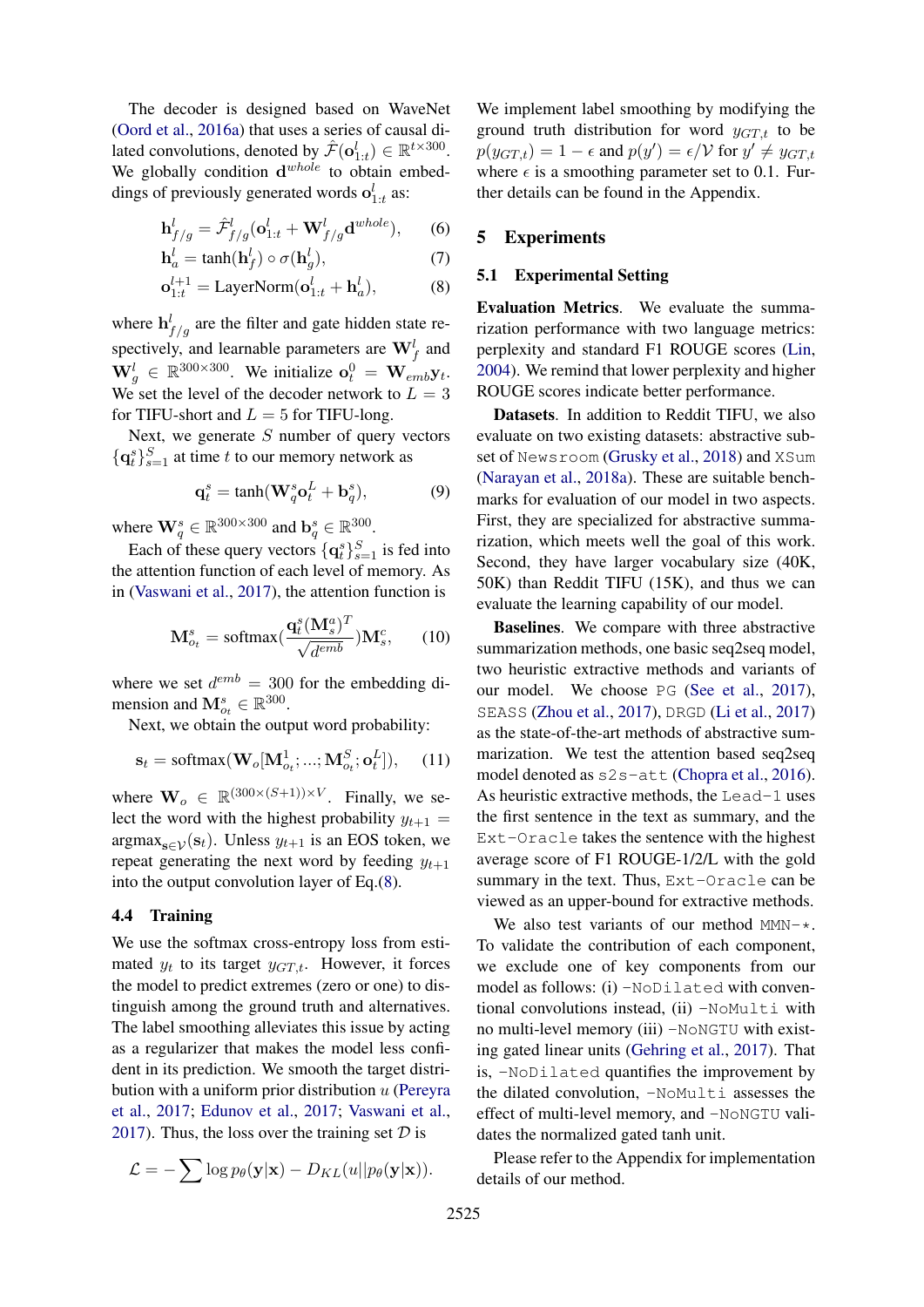| <b>TIFU-short</b>                |            |       |       |       |  |  |  |  |
|----------------------------------|------------|-------|-------|-------|--|--|--|--|
| Methods                          | <b>PPL</b> | $R-1$ | $R-2$ | $R-L$ |  |  |  |  |
| Lead- $1$                        | n/a        | 3.4   | 0.0   | 3.3   |  |  |  |  |
| Ext-Oracle                       | n/a        | 8.0   | 0.0   | 7.7   |  |  |  |  |
| $s2s$ -att (Chopra et al., 2016) | 46.2       | 18.3  | 6.4   | 17.8  |  |  |  |  |
| PG (See et al., 2017)            | 40.9       | 18.3  | 6.5   | 17.9  |  |  |  |  |
| SEASS (Zhou et al., 2017)        | 62.6       | 18.5  | 6.4   | 18.0  |  |  |  |  |
| DRGD (Li et al., 2017)           | 69.2       | 14.6  | 3.3   | 14.2  |  |  |  |  |
| <b>MMN</b>                       | 32.1       | 20.2  | 7.4   | 19.8  |  |  |  |  |
| MMN-NoDilated                    | 31.8       | 19.5  | 6.8   | 19.1  |  |  |  |  |
| MMN-NoMulti                      | 34.4       | 19.0  | 6.1   | 18.5  |  |  |  |  |
| MMN-NoNGTU                       | 40.8       | 18.6  | 5.6   | 18.1  |  |  |  |  |
| <b>TIFU-long</b>                 |            |       |       |       |  |  |  |  |
| $L$ ead- $1$                     | n/a        | 2.8   | 0.0   | 2.7   |  |  |  |  |
| Ext-Oracle                       | n/a        | 6.8   | 0.0   | 6.6   |  |  |  |  |
| s2s-att (Chopra et al., 2016)    | 180.6      | 17.3  | 3.1   | 14.0  |  |  |  |  |
| PG (See et al., 2017)            | 175.3      | 16.4  | 3.0   | 13.5  |  |  |  |  |
| SEASS (Zhou et al., 2017)        | 387.0      | 17.5  | 2.9   | 13.9  |  |  |  |  |
| DRGD (Li et al., 2017)           | 176.6      | 16.8  | 2.0   | 13.6  |  |  |  |  |
| <b>MMN</b>                       | 114.1      | 19.0  | 3.7   | 15.1  |  |  |  |  |
| MMN-NoDilated                    | 124.2      | 17.6  | 3.4   | 14.1  |  |  |  |  |
| MMN-NoMulti                      | 124.5      | 14.0  | 1.5   | 11.8  |  |  |  |  |
| MMN-NoNGTU                       | 235.4      | 14.0  | 2.6   | 12.1  |  |  |  |  |

Table 3: Summarization results measured by perplexity and ROUGE-1/2/L on the TIFU-short/long dataset.

|            | <b>Newsroom-Abs</b> |  |          | XSum                             |                |  |
|------------|---------------------|--|----------|----------------------------------|----------------|--|
| Methods    | $R-1$               |  |          | R-2 R-L   R-1 R-2 R-L            |                |  |
| $s2s-att$  |                     |  |          | 6.2 1.1 5.7   28.4 8.8 22.5      |                |  |
| PG         | 14.7                |  | 2.2 11.4 |                                  | 29.7 9.2 23.2  |  |
| ConvS2S    |                     |  |          |                                  | 31.3 11.1 25.2 |  |
| T-ConvS2SI |                     |  |          | 31.9                             | 11.5 25.8      |  |
| MMN (Ours) |                     |  |          | $17.5$ 4.7 $14.2$ 32.0 12.1 26.0 |                |  |

Table 4: Summarization results in terms of ROUGE-1/2/L on Newsroom-Abs (Grusky et al., 2018) and XSum (Narayan et al., 2018a). Except MMN, all scores are referred to the original papers. T-ConvS2S is the topic-aware convolutional seq2seq model.

### 5.2 Quantitative Results

Table 3 compares the summarization performance of different methods on the TIFU-short/long dataset. Our model outperforms the state-of-theart abstractive methods in both ROUGE and perplexity scores. PG utilizes a pointer network to copy words from the source text, but it may not be a good strategy in our dataset, which is more abstractive as discussed in Table 2. SEASS shows strong performance in DUC and Gigaword dataset, in which the source text is a single long sentence and the gold summary is its shorter version. Yet, it may not be sufficient to summarize much longer articles of our dataset, even with its second-level representation. DRGD is based on the variational autoencoder with latent variables to capture the structural patterns of gold summaries. This idea can be useful for the similarly structured formal documents but may not go well with di-

|               | <b>TIFU-short</b> |      |      | <b>TIFU-long</b> |      |      |
|---------------|-------------------|------|------|------------------|------|------|
| vs. Baselines | Win               | Lose | Tie  | Win              | Lose | Tie  |
| $s2s-att$     | 43.0              | 28.3 | 28.7 | <b>32.0</b>      | 24.0 | 44.0 |
| $P$ $G$       | 38.7              | 28.0 | 33.3 | 42.3             | 33.3 | 24.3 |
| SEASS         | 35.7              | 28.0 | 36.3 | 47.0             | 37.3 | 15.7 |
| <b>DRGD</b>   | 46.7              | 17.3 | 15.0 | 61.0             | 23.0 | 16.0 |
| Gold          | 27.0              | 58.0 | 15.0 | 22.3             | 73.7 | 4.0  |

Table 5: AMT results on the TIFU-short/long between our MMN and four baselines and gold summary. We show percentages of responses that turkers vote for our approach over baselines.

verse online text in the TIFU dataset.

These state-of-the-art abstractive methods are not as good as our model, but still perform better than extractive methods. Although the Ext-Oracle heuristic is an upper-bound for extractive methods, it is not successful in our highly abstractive dataset; it is not effective to simply retrieve existing sentences from the source text. Moreover, the performance gaps between abstractive and extractive methods are much larger in our dataset than in other datasets (See et al., 2017; Paulus et al., 2018; Cohan et al., 2018), which means too that our dataset is highly abstractive.

Table 4 compares the performance of our MMN on Newsroom-Abs and XSum dataset. We report the numbers from the original papers. Our model outperforms not only the RNN-based abstractive methods but also the convolutional-based methods in all ROUGE scores. Especially, even trained on single end-to-end training procedure, our model outperforms T-ConvS2S, which necessitates two training stages of LDA and ConvS2S. These results assure that even on formal documents with large vocabulary sizes, our multi-level memory is effective for abstractive datasets.

### 5.3 Qualitative Results

We perform two types of qualitative evaluation to complement the limitation of automatic language metrics as summarization evaluation.

User Preferences. We perform Amazon Mechanical Turk (AMT) tests to observe general users' preferences between the summarization of different algorithms. We randomly sample 100 test examples. At test, we show a source text and two summaries generated by our method and one baseline in a random order. We ask turkers to choose the more relevant one for the source text. We obtain answers from three different turkers for each test example. We compare with four abstractive baselines (s2s-att, PG, SEASS and DRGD)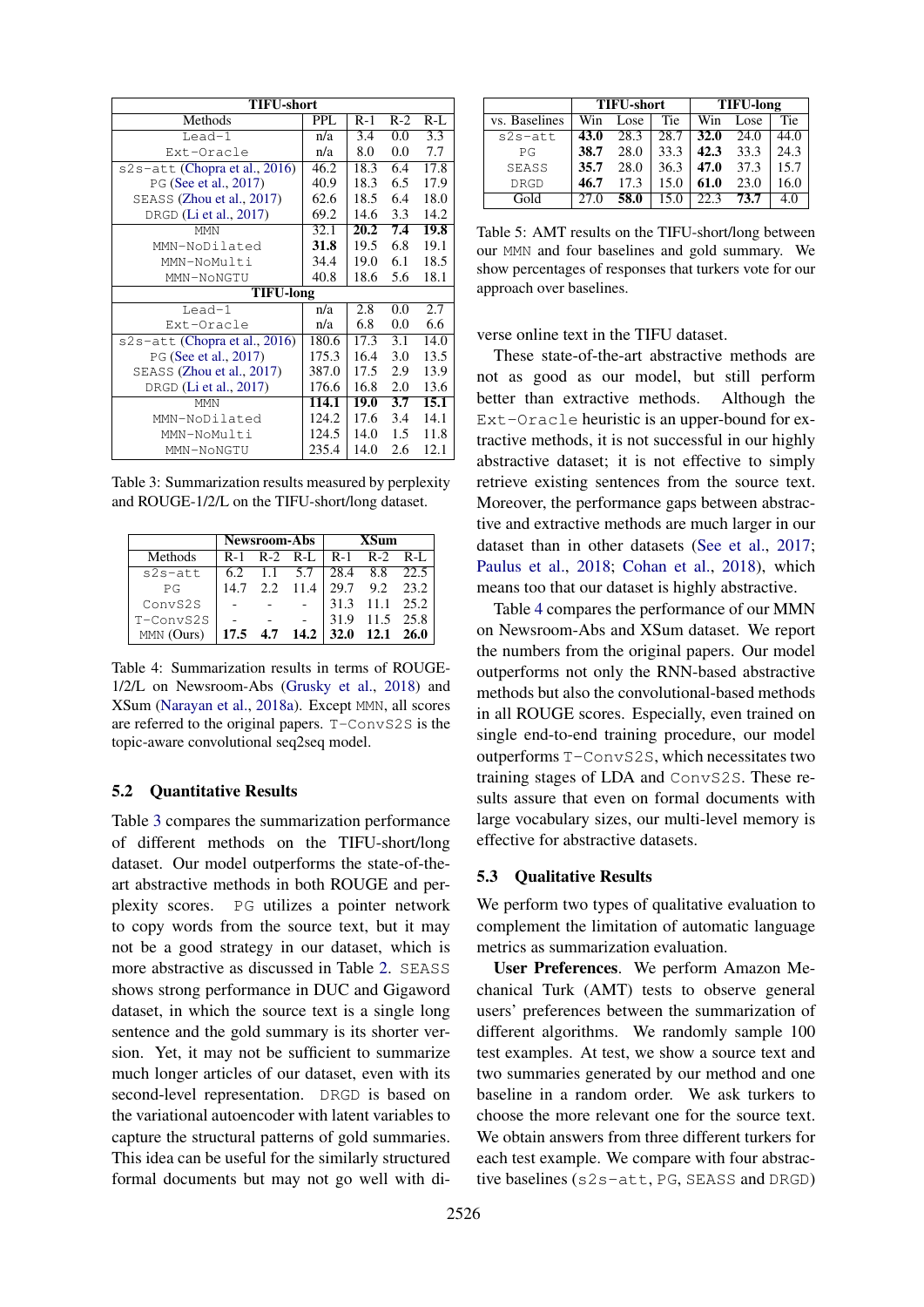#### **[Source Text]**

(…) I decided to go over to my friends house to a small party at 1 in the morning. I knew my parents would say no so I snuck out of the house. (…) I had been talking to my mom about how sad even hearing the theme song made me. Also she had seen me watching a bunch of sad anime theme songs and tearing up a little so she must have thought I was depressed. When I got home today my mom was practically in tears. (…)

### **[Short Summary]**

**(GT)** sneaking out of my friends house last night **(Ours)** sneaking out of my friends house **(s2s-att)** sneaking out of town **(PG)** not watching my friends **(SEASS)** accidentally spoiling my mom song **(DRGD)** watching a movie

#### **[Source Text]**

(…) Saturday was on my way to a party and this dog was walking in the road. (...) Since it was a holiday I couldn't get her scanned for a chip but she was obviously neglected. Missing fur from flea infestation, (…) Yesterday I was able to go get her scanned for a chip. No chip. So I get ready to take her home and deflea her. (…) Anyway a third party today starts accusing me of stealing (…) and talking about pressing charges. (…)

#### **[Long Summary]**

**(GT)** Saved a dog. Had to give dog back to possible abusers. Being accused of stealing the fucking dog. No good deed goes unpunished.

**(Ours)** tried to help a dog got a bit and got accused of stealing **(PG)** \_EOS

**(s2s-att)** got accused of being a dog by stealing a UNK bit the dog and accused of stealing dog to the police **(SEASS)** called a dog a \_UNK might get charged with \_UNK **(DRGD)** i was a \_UNK dog and I wasn't playing attention and got arrested for being a \_UNK \_UNK

Figure 5: Examples of abstractive summary generated by our model and baselines. In each set, we too show the source text and gold summary.

and the gold summary (Gold).

Table 5 summarizes the results of AMT tests, which validate that human annotators significantly prefer our results to those of baselines. As expected, the gold summary is voted the most.

Summary Examples. Figure 5 shows selected examples of abstractive summarization. Baselines often generate the summary by mostly focusing on some keywords in the text, while our model produces the summary considering both keywords and the whole context thanks to multi-level memory. We present more examples in the Appendix.

### 6 Conclusions

We introduced a new dataset *Reddit TIFU* for abstractive summarization on informal online text. We also proposed a novel summarization model named *multi-level memory networks* (MMN). Experiments showed that the Reddit TIFU dataset

is uniquely abstractive and the MMN model is highly effective. There are several promising future directions. First, ROUGE metrics are limited to correctly capture paraphrased summaries, for which a new automatic metric of abstractive summarization may be required. Second, we can explore the data in other online forums such as Quora, Stackoverflow and other subreddits.

### Acknowledgments

We thank Chris Dongjoo Kim, Yunseok Jang and the anonymous reviewers for their helpful comments. This work was supported by Kakao and Kakao Brain corporations and IITP grant funded by the Korea government (MSIT) (No. 2017-0- 01772, Development of QA systems for Video Story Understanding to pass the Video Turing Test). Gunhee Kim is the corresponding author.

### References

- Mehdi Allahyari, Seyedamin Pouriyeh, Mehdi Assefi, Saeid Safaei, Elizabeth D Trippe, Juan B Gutierrez, and Krys Kochut. 2017. Text Summarization Techniques: A Brief Survey. In *arXiv:1707.02268*.
- Jimmy Lei Ba, Jamie Ryan Kiros, and Geoffrey E Hinton. 2016. Layer Normalization. In *Stat*.
- Piotr Bojanowski, Edouard Grave, Armand Joulin, and Tomas Mikolov. 2016. Enriching Word Vectors with Subword Information. In *TACL*.
- Asli Celikyilmaz, Antoine Bosselut, Xiaodong He, and Yejin Choi. 2018. Deep Communicating Agents for Abstractive Summarization. In *NAACL-HLT*.
- Sumit Chopra, Michael Auli, and Alexander M Rush. 2016. Abstractive Sentence Summarization With Attentive Recurrent Neural Networks. In *NAACL-HLT*.
- Arman Cohan, Franck Dernoncourt, Doo Soon Kim, Trung Bui, Seokhwan Kim, Walter Chang, and Nazli Goharian. 2018. A Discourse-Aware Attention Model for Abstractive Summarization of Long Documents. In *NAACL-HLT*.
- Sergey Edunov, Myle Ott, Michael Auli, David Grangier, and Marc'Aurelio Ranzato. 2017. Classical Structured Prediction Losses for Sequence to Sequence Learning. In *NAACL-HLT*.
- Jonas Gehring, Michael Auli, David Grangier, Denis Yarats, and Yann N Dauphin. 2017. Convolutional Sequence to Sequence Learning. In *ICML*.
- Sebastian Gehrmann, Yuntian Deng, and Alexander Rush. 2018. Bottom-up abstractive summarization. In *EMNLP*.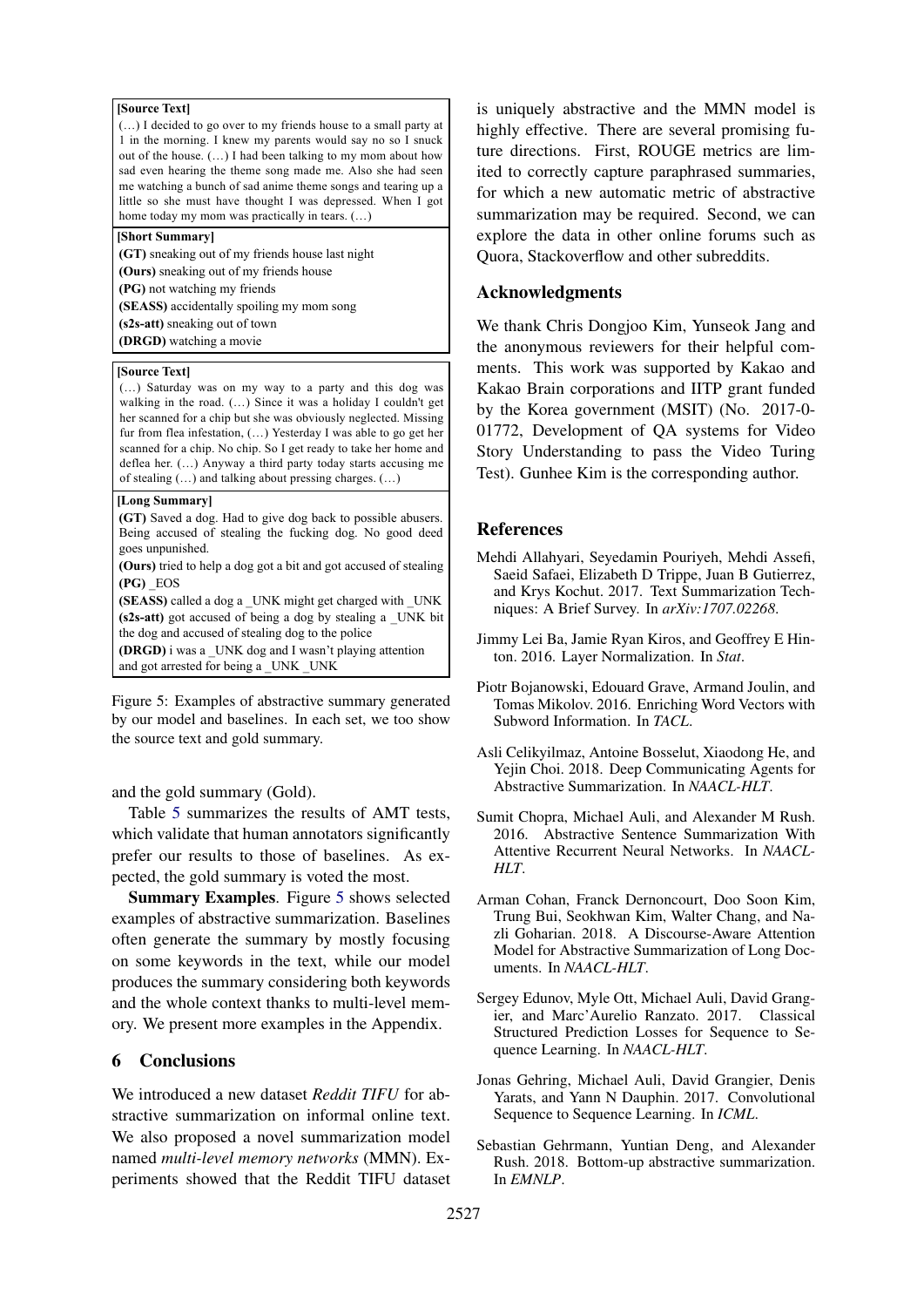- Xavier Glorot and Yoshua Bengio. 2010. Understanding the Difficulty of Training Deep Feedforward Neural Networks. In *AISTATS*.
- Max Grusky, Mor Naaman, and Yoav Artzi. 2018. Newsroom: A Dataset of 1.3 Million Summaries with Diverse Extractive Strategies. In *NAACL-HLT*.
- Karl Moritz Hermann, Tomas Kocisky, Edward Grefenstette, Lasse Espeholt, Will Kay, Mustafa Suleyman, and Phil Blunsom. 2015. Teaching Machines to Read and Comprehend. In *NIPS*.
- Wan-Ting Hsu, Chieh-Kai Lin, Ming-Ying Lee, Kerui Min, Jing Tang, and Min Sun. 2018. A Unified Model for Extractive and Abstractive Summarization using Inconsistency Loss. In *ACL*.
- Baotian Hu, Qingcai Chen, and Fangze Zhu. 2015. Lcsts: A large scale chinese short text summarization dataset. In *EMNLP*.
- Łukasz Kaiser, Ofir Nachum, Aurko Roy, and Samy Bengio. 2017. Learning to Remember Rare Events. In *ICLR*.
- Chris Kedzie, Kathleen McKeown, and Hal Daume III. 2018. Content Selection in Deep Learning Models of Summarization. In *EMNLP*.
- Diederik Kingma and Jimmy Ba. 2015. Adam: A Method for Stochastic Optimization. In *ICLR*.
- Ankit Kumar, Ozan Irsoy, Jonathan Su, James Bradbury, Robert English, Brian Pierce, Peter Ondruska, Ishaan Gulrajani, and Richard Socher. 2016. Ask me Anything: Dynamic Memory Networks for Natural Language Processing. In *ICML*.
- Piji Li, Wai Lam, Lidong Bing, and Zihao Wang. 2017. Deep Recurrent Generative Decoder for Abstractive Text Summarization. In *EMNLP*.
- Chin-Yew Lin. 2004. ROUGE: A Package for Automatic Evaluation of Summaries. In *TSBO*.
- Peter J Liu, Mohammad Saleh, Etienne Pot, Ben Goodrich, Ryan Sepassi, Lukasz Kaiser, and Noam Shazeer. 2018. Generating Wikipedia by Summarizing Long Sequences. In *ICLR*.
- Yishu Miao and Phil Blunsom. 2016. Language as a Latent Variable: Discrete Generative Models for Sentence Compression. In *EMNLP*.
- Alexander Miller, Adam Fisch, Jesse Dodge, Amir-Hossein Karimi, Antoine Bordes, and Jason Weston. 2016. Key-Value Memory Networks for Directly Reading Documents. In *EMNLP*.
- Seil Na, Sangho Lee, Jisung Kim, and Gunhee Kim. 2017. A Read-Write Memory Network for Movie Story Understanding. In *ICCV*.
- Ramesh Nallapati, Feifei Zhai, and Bowen Zhou. 2017. SummaRuNNer: A Recurrent Neural Network Based Sequence Model for Extractive Summarization of Documents. In *AAAI*.
- Ramesh Nallapati, Bowen Zhou, Cicero dos Santos, Caglar Gulcehre, and Bing Xiang. 2016. Abstractive Text Summarization Using Sequence-tosequence RNNs and Beyond. In *CoNLL*.
- Courtney Napoles, Matthew Gormley, and Benjamin Van Durme. 2012. Annotated Gigaword. In *NAACL-HLT AKBC-WEKEX*.
- Shashi Narayan, Shay B. Cohen, and Mirella Lapata. 2018a. Don't Give Me the Details, Just the Summary! Topic-Aware Convolutional Neural Networks for Extreme Summarization. In *EMNLP*.
- Shashi Narayan, Shay B Cohen, and Mirella Lapata. 2018b. Ranking Sentences for Extractive Summarization with Reinforcement Learning. In *NAACL-HLT*.
- Aaron van den Oord, Sander Dieleman, Heiga Zen, Karen Simonyan, Oriol Vinyals, Alex Graves, Nal Kalchbrenner, Andrew Senior, and Koray Kavukcuoglu. 2016a. WaveNet: A Generative Model for Raw Audio. In *SSW*.
- Aaron van den Oord, Nal Kalchbrenner, Lasse Espeholt, Oriol Vinyals, Alex Graves, et al. 2016b. Conditional Image Generation With Pixelcnn Decoders. In *NIPS*.
- Paul Over, Hoa Dang, and Donna Harman. 2007. DUC in Context. In *IPM*.
- Cesc Chunseong Park, Byeongchang Kim, and Gunhee Kim. 2017. Attend to You: Personalized Image Captioning with Context Sequence Memory Networks. In *CVPR*.
- Ramakanth Pasunuru and Mohit Bansal. 2018. Multi-Reward Reinforced Summarization with Saliency and Entailment. In *NAACL-HLT*.
- Romain Paulus, Caiming Xiong, and Richard Socher. 2018. A Deep Reinforced Model for Abstractive Summarization. In *ICLR*.
- Gabriel Pereyra, George Tucker, Jan Chorowski, Łukasz Kaiser, and Geoffrey Hinton. 2017. Regularizing Neural Networks by Penalizing Confident Output Distributions. In *ICLR*.
- Alexander M Rush, Sumit Chopra, and Jason Weston. 2015. A Neural Attention Model for Abstractive Sentence Summarization. In *EMNLP*.
- Tim Salimans and Diederik P Kingma. 2016. Weight Normalization: A Simple Reparameterization to Accelerate Training of Deep Neural Networks. In *NIPS*.
- Evan Sandhaus. 2008. New York Times Annotated Corpus. In *LDC*.
- Abigail See, Peter J Liu, and Christopher D Manning. 2017. Get to the Point: Summarization with Pointer-Generator Networks. In *ACL*.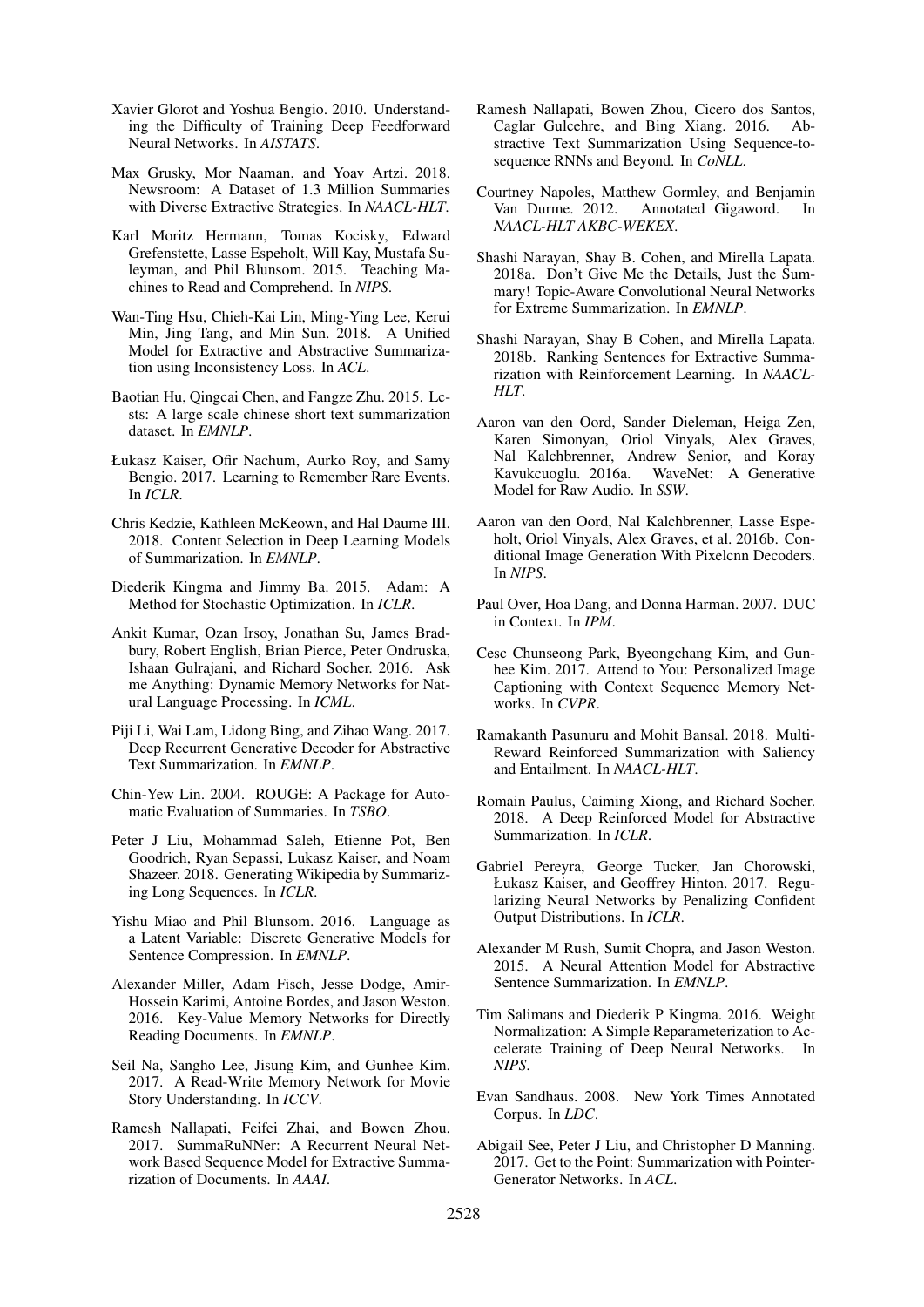- Abhishek Kumar Singh, Manish Gupta, and Vasudeva Varma. 2017. Hybrid MemNet for Extractive Summarization. In *CIKM*.
- Sainbayar Sukhbaatar, Jason Weston, Rob Fergus, et al. 2015. End-to-end Memory Networks. In *NIPS*.
- Ilya Sutskever, Oriol Vinyals, and Quoc V Le. 2014. Sequence to Sequence Learning with Neural Networks. In *NIPS*.
- Jiwei Tan, Xiaojun Wan, and Jianguo Xiao. 2017. Abstractive Document Summarization with a Graphbased Attentional Neural Model. In *ACL*.
- Ashish Vaswani, Noam Shazeer, Niki Parmar, Jakob Uszkoreit, Llion Jones, Aidan N Gomez, Łukasz Kaiser, and Illia Polosukhin. 2017. Attention is All You Need. In *NIPS*.
- Lu Wang and Wang Ling. 2016. Neural Network-Based Abstract Generation for Opinions and Arguments. In *NAACL-HLT*.
- Jason Weston, Sumit Chopra, and Antoine Bordes. 2014. Memory Networks. In *ICLR*.
- Seungjoo Yoo, Hyojin Bahng, Sunghyo Chung, Junsoo Lee, Jaehyuk Chang, and Jaegul Choo. 2019. Coloring with Limited Data: Few-shot Colorization via Memory-Augmented Networks. In *CVPR*.
- Fisher Yu and Vladlen Koltun. 2016. Multi-scale Context Aggregation by Dilated Convolutions. In *ICLR*.
- Qingyu Zhou, Nan Yang, Furu Wei, and Ming Zhou. 2017. Selective Encoding for Abstractive Sentence Summarization. In *ACL*.

## A Implementation Details

All the parameters are initialized with the Xavier method (Glorot and Bengio, 2010). We apply the Adam optimizer (Kingma and Ba, 2015) with  $\beta_1 = 0.9, \beta_2 = 0.999$  and  $\epsilon = 1e - 8$ . We apply weight normalization (Salimans and Kingma, 2016) to all layers. We set learning rate to 0.001 and clip gradient at 0.3. At every 4 epochs, we divide learning rate by 10 until it reaches 0.0001. We train our models up to 12 epochs for TIFUshort and 60 epochs for TIFU-long.

Table 6 summarizes the setting of hyperparameters for our model in all experiments on TIFUshort/long dataset, Newsroom abstractive subset and XSum.

#### B Novel N-gram Ratios

Table 7 compares the ratios of novel N-grams in the reference summary between datasets. Following (See et al., 2017; Narayan et al., 2018a), we compute this ratio as follows; we first count the

| <b>Description</b>               | <b>Common Configurations</b> |                  |  |  |  |
|----------------------------------|------------------------------|------------------|--|--|--|
| Initial learning rate            | 0.001                        |                  |  |  |  |
| Embedding dimension $(d^{emb})$  | 300                          |                  |  |  |  |
| Kernel size $(k)$                | 3                            |                  |  |  |  |
| Dilation rate $(d)$              | $2^l$                        |                  |  |  |  |
| <b>Description</b>               | <b>TIFU-short</b>            | <b>TIFU-long</b> |  |  |  |
| Grad clip                        | 0.3                          | 0.3              |  |  |  |
| # of encoder layers              |                              | 8                |  |  |  |
| # of decoder layers              | 3                            | 5                |  |  |  |
| Layers used for memory $(m)$     | $\{3, 6, 9\}$                | $\{4, 8\}$       |  |  |  |
| Smoothing parameter $(\epsilon)$ | 0.1                          | 0.05             |  |  |  |
| <b>Description</b>               | <b>Newsroom-Abs</b>          | <b>XSum</b>      |  |  |  |
| Grad clip                        | 0.3                          | 0.8              |  |  |  |
| # of encoder layers              | 10                           |                  |  |  |  |
| # of decoder layers              | 6                            |                  |  |  |  |
| Layers used for memory $(m)$     | $\{3, 6, 10\}$               | $\{4, 7, 9\}$    |  |  |  |
| Smoothing parameter $(\epsilon)$ | 0.05                         | U.U5             |  |  |  |

Table 6: Model hyperparameters in experiments on TIFU-short/long, Newsroom abstractive subset and XSum.

|               | <b>Novel N-gram Ratio</b> |      |                 |        |  |  |  |
|---------------|---------------------------|------|-----------------|--------|--|--|--|
| Dataset       | 1-gram                    |      | $2-gram$ 3-gram | 4-gram |  |  |  |
| CNN/DailyMail | 10.3                      | 49.9 | 70.5            | 80.3   |  |  |  |
| NY Times      | 11.0                      | 45.5 | 67.2            | 77.9   |  |  |  |
| Newsroom      | 15.6                      | 45.4 | 57.2            | 62.2   |  |  |  |
| Newsroom-Ext  | 1.5                       | 5.9  | 8.9             | 11.1   |  |  |  |
| Newsroom-Mix  | 11.6                      | 47.0 | 66.5            | 76.8   |  |  |  |
| Newsroom-Abs  | 33.9                      | 83.9 | 97.1            | 99.5   |  |  |  |
| <b>XSum</b>   | 35.8                      | 83.5 | 95.5            | 98.5   |  |  |  |
| TIFU-short    | 29.7                      | 71.5 | 88.1            | 93.8   |  |  |  |
| TIFU-long     | 27.4                      | 76.7 | 92.5            | 97.0   |  |  |  |

Table 7: Comparison of novel N-gram ratios between Reddit TIFU and other summarization datasets.

number of N-grams in the reference summary that do not appear in the source text and divide it with the total number of N-grams. The higher the ratio is, the less the identical N-grams are in the source text. The CNN/DailyMail, New York Times, Newsroom datasets all, for example, exhibit low novel 1-gram ratios as  $10.3\%$ ,  $11.0\%$ , 15.6 % respectively. This means that about 90% of the words in reference summary already exist inside the source text. It is due to that the summaries from formal documents (*e.g*. news and academic papers) tend to have same expressions with the source documents. Therefore, these datasets may be more suitable for extractive summarization than abstractive one; on the other hand, our dataset is more abstractive.

We also compare the novel N-gram ratio for XSum and three subsets of Newsroom;

(i) Newsroom-Ext, a subset favorable for extractive methods, (ii) Newsroom-Mix, a subset favorable for mixed methods, and (iii) Newsroom-Abs, a subset favorable for abstrac-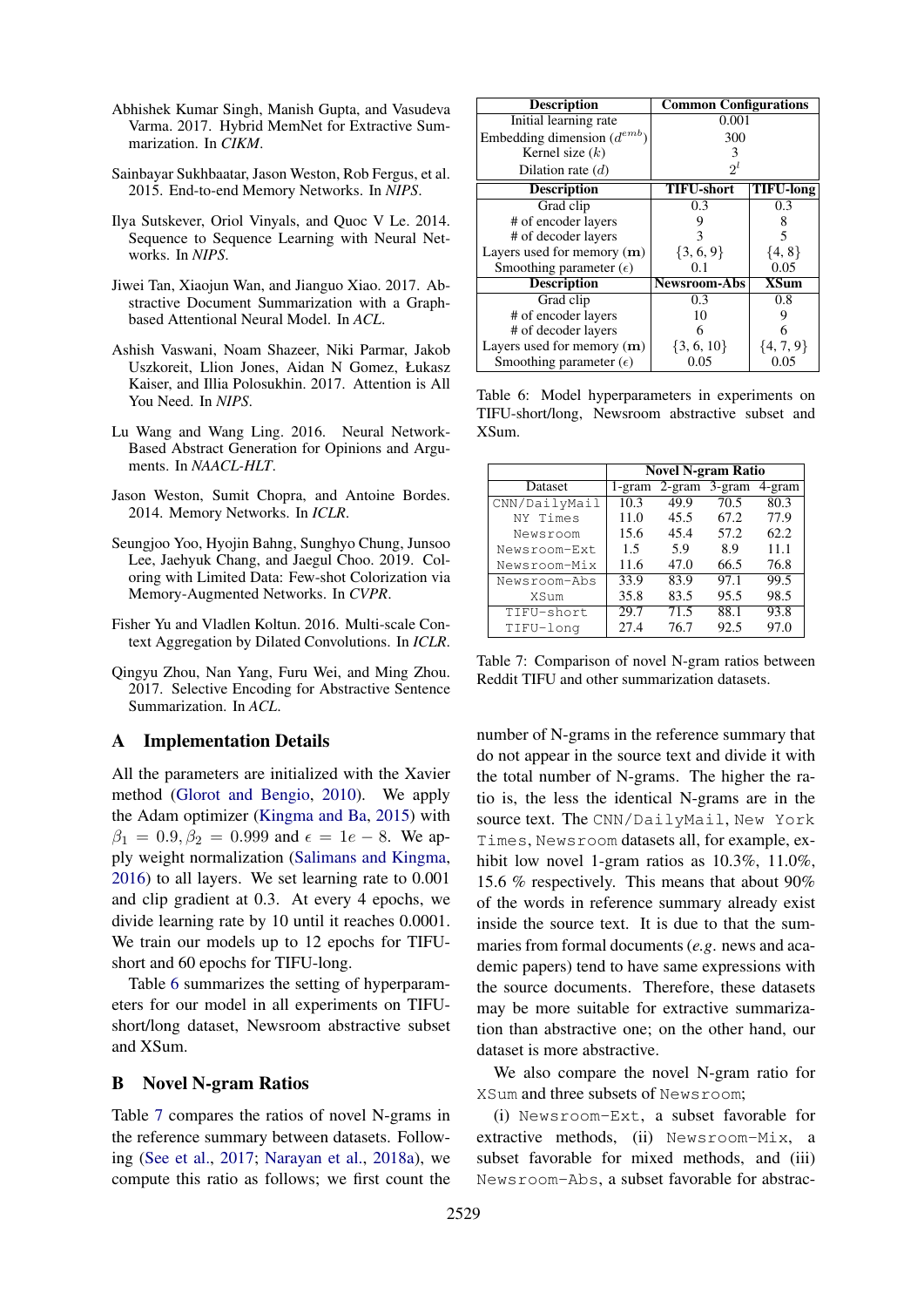#### **[Source Text]**

(…) This weekend I went out and bought myself a motorcycle! I've been planning on buying one this summer and I finally went out and did it. (…) I geared up and went on my way for my first ride. (…) I went all the way back to my house and alas, no phone. So I spent the next 4 hours walking the route to my girlfriends house looking along the side of the road for my phone. These are all back roads to my girlfriends house so I had to really get in the undergrowth to look for my phone. It got dark and I headed home feeling dejected. The next morning my friend came over with my phone! The only damage was a few scuffs to my otterbox. I couldn't believe he found it, and as it turns out it fell off my bike and tumbled onto the side of his driveway. I chalked this up as a win and considered myself lucky. Until yesterday. I woke up with poison ivy all over my body. And when I say all over my body, I mean ALL OVER my body. I have some on my arms, legs, face, and most importantly all over my dick. And the worst spot of them all is on my dick. I have never been so uncomfortable in my life. I must have had some of the oil on my hands and scratched an itch down there. Needless to say I haven't been on my new motorcycle since I've had this and I've been doing as little moving as possible at my job and at home. F\*\*\*.

#### **[Short Summary]**

**(Gold)** taking a ride on my new motorcycle

**(Ours)** buying my new motorcycle

**(s2s-att)** trying to be a good samaritan

**(PG)** not wearing my cargo helmet

**(SEASS)** going for a ride

**(DRGD)** getting my phone stuck

#### **[Source Text]**

(…) We use an internal messaging application software at work which has been great for communicating with other teammates. A lot of us have started using it to complain about things we are not happy about at work. (…) This leads me to today where just as i am about to go home my manager calls me in to a private meeting looking really upset. Then they mentioned the program name and that they had received an email, and suddenly I realized I had fucked up one of the quirks of this program is that when someone is offline it emails them the message. A recently ex co-worker is still active on the chat for quick questions for the next 2 weeks. They came online so we started having a conversation, then another co-worker walked up to me for a chat who has been having a rough week and complained about our boss. When they finished their rant, I then messaged my ex co-worker that my boss wasn't popular with the staff at the moment as that was the second minor complaint I had heard that week. They had gone offline, so an email was sent to their old work email. Past employees emails get sent to the boss, in case important emails are sent to them. So after the meeting I still have my job. I had an awkward conversation with my boss (…)

#### **[Long Summary]**

**(Gold)** message program at work emailed a private message between a past co worker and myself to my boss saying how people where not happy with them

**(Ours)** sent a message to my boss and now i 'm in a meeting with my boss

**(s2s-att)** i lied about my boss to get my job and now i 'm in a job with a new job

**(PG)** i got a program that sacked from work and i got sent to a metting by my boss

#### **[Source Text]**

(…) Later that night, the rest of the family proceeded to play cards and become quite intoxicated. Me, being the little shit that I was, and probably still am, took this opportunity to raid the liquor cooler, and made off with a bottle of wine. I, along with a few other of my underage cousins, ran off to consume our loot. Now, in most situations, this really wouldn't be a that big deal, however, getting drunk at 18 wasn't where my f\*\*\* up occurred. (…) John tells her it'll be okay, that he will smooth talk it over with them, and that she should bring them a bottle of their favorite wine. Well John and Jane are having dinner outside to meet the parents, and when Jane goes to retrieve her gift of wine to John's parents, she discovers the wine is gone. Jane then begins to panic, and starts tearing up the surrounding area looking for it. John's parents have no idea what she's freaking out about, or why John would bring crazy to the family reunion. (…) Jane now slips into complete hysteria, and runs inside to lock herself in the bathroom. (…) The day after, John convinces his parents to try again, and all goes very well, especially since last night's thief is still recovering from his first wine hangover. (…)

### **[Short Summary]**

**(Gold)** stealing a bottle of wine

**(Ours)** getting drunk and stealing a wine bottle

**(s2s-att)** getting drunk and making a family cry

**(PG)** ruining my future dinner vacation

**(SEASS)** accidentally stealing alcohol from my cousin's parent's party

**(DRGD)** smoking a cigarette

#### **[Source Text]**

(…) My girlfriend and I have just started to "get a bit more uncomfortable with each other". (…) My curfew for the night had been midnight, however we both got a bit carried away in the beautiful setting (…) I had over extended my curfew by around an hour. This prompted my mother to call me angrily and groggily claiming that she was mad at me. I defended myself by saying that we both fell asleep listening to the docile tones of Steve Harvey on "Family Feud". (…) I sent my girlfriend a text that said something along the lines of "X acts of affection. Comments questions, or complaints?" However upon hitting the send button I noticed that it was heading in the direction of my birth giver. I panicked and luckily managed to put it into airplane mode! (…) I quickly googled "How to prevent texts from sending" and it said to simply delete the text while it was on airplane mode. I did so, and proceeded to turn airplane mode off, however the "always correct Internet" was wrong and I hear my mom receive the text in the next room over. I quickly went into her room to try and crack her phone's code in order to diffuse the bomb (…) I then asked my mother for her phone so that I could "call mine". She reluctantly agreed and I hurriedly rushed to my room. (…)

#### **(Gold)** did some funky stuff with my date **[Long Summary]**

| <b>(Ours)</b> accidentally sent an inappropriate text to a girl and |  |
|---------------------------------------------------------------------|--|
| then accidentally sent it to my mother's phone and now i'm          |  |
| trouble                                                             |  |
| (PG) tifu by answering an airplane call and accidentally            |  |
| adding my mothers phone and her phone to find out she was           |  |
| sleeping on me                                                      |  |
| (SEASS) I accidentally sent a text to my mom that I was             |  |
| sending her a text from the UNK bomb                                |  |

Figure 6: Examples of abstractive summary generated by our model and baselines. In each set, we too show the source text and reference summary.